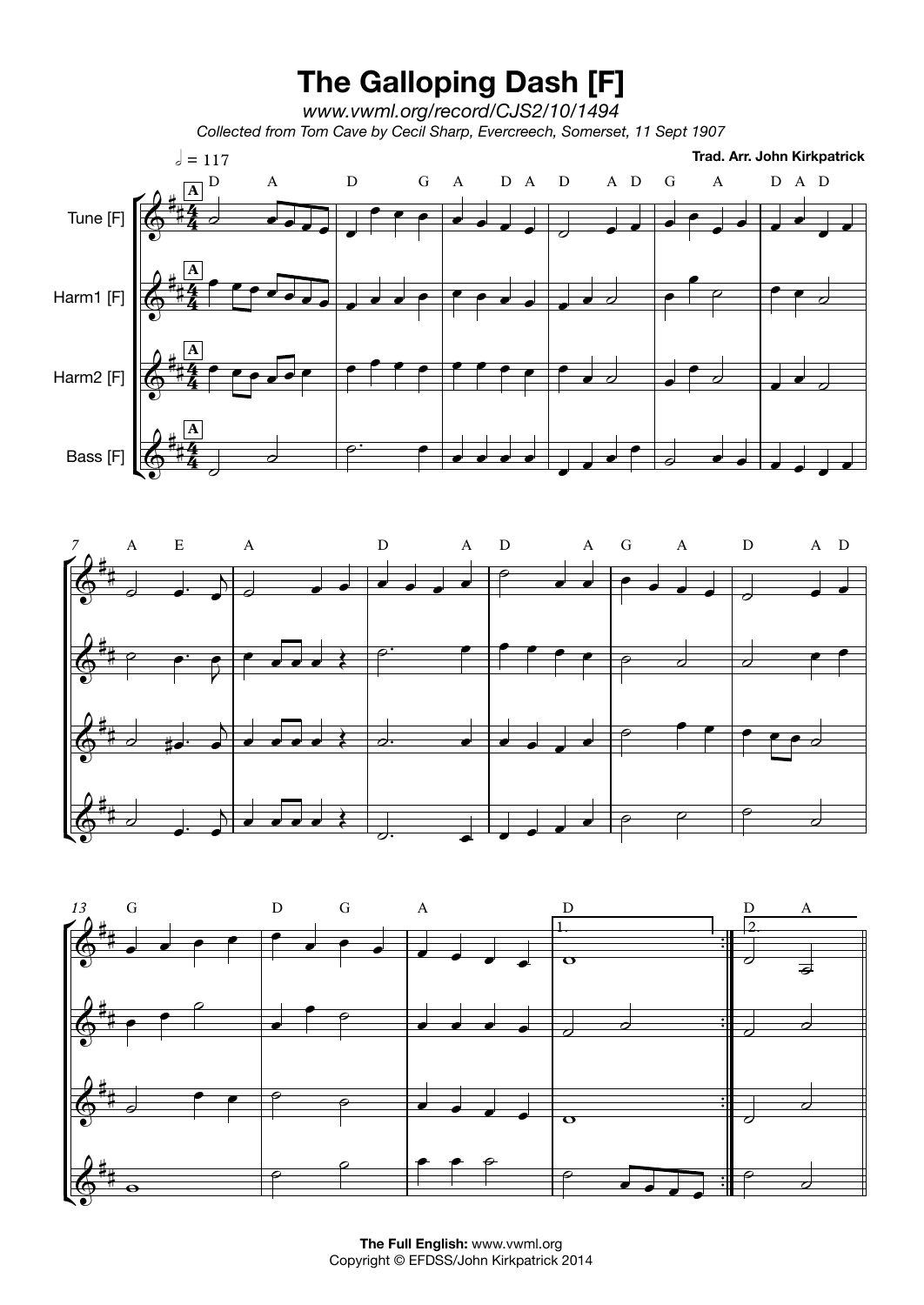





**The FullEnglish:** www.vwml.org Copyright © EFDSS/John Kirkpatrick 2014